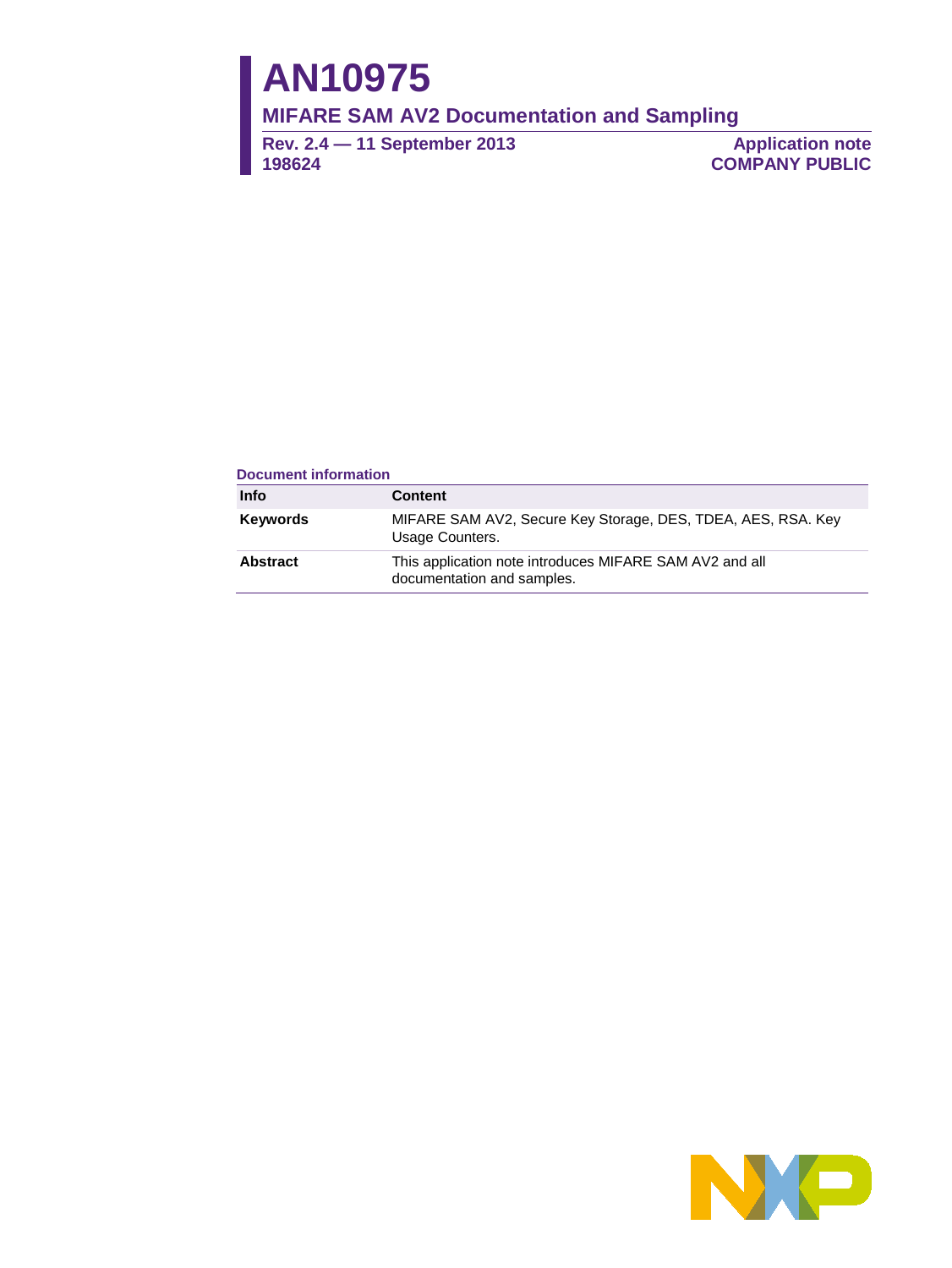| <b>Revision history</b> |          |                                                                                                      |
|-------------------------|----------|------------------------------------------------------------------------------------------------------|
| <b>Rev</b>              | Date     | <b>Description</b>                                                                                   |
| 2.4                     | 20130911 | Section 2.5 MIFARE SAM AV2 Product Support Package and Section 2.6 MIFARE SAM<br>AV2 samples updated |
| 2.3                     | 20111102 | Table updated in Section 2.6 MIFARE SAM AV2 samples                                                  |
| 2.2                     | 20111010 | Table updated in Section 2.6 MIFARE SAM AV2 samples                                                  |
| 2.1                     | 20110721 | Ref. 7 updated in Fig 2                                                                              |
| 2.0                     | 20100915 | BU-ID document number changed, no content change                                                     |
| 1.0                     | 20100901 | Initial version.                                                                                     |

# **Contact information**

For more information, please visit: [http://www.nxp.com](http://www.nxp.com/)

For sales office addresses, please send an email to: [salesaddresses@nxp.com](mailto:salesaddresses@nxp.com)

AN10975 All information provided in this document is subject to legal disclaimers. © NXP B.V. 2013. All rights reserved.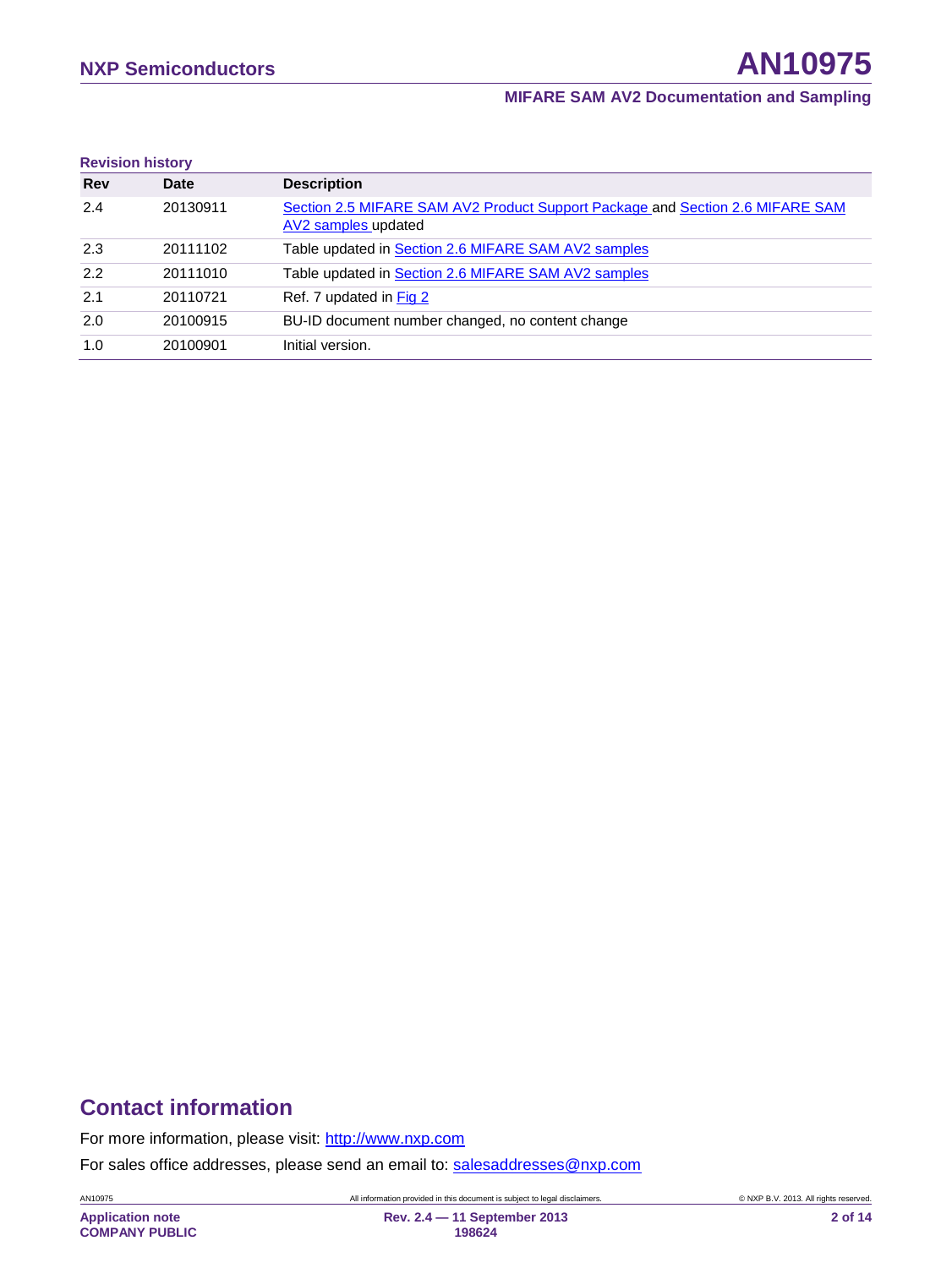# <span id="page-2-1"></span>**1. Introduction**

MIFARE SAMs (**S**ecure **A**pplication **M**odule) have been designed to provide the secure storage of cryptographic keys and cryptographic functions for the terminals to access the MIFARE products<sup>[1](#page-2-0)</sup> securely and to enable secure communication between terminals and host (backend).

#### <span id="page-2-2"></span>**1.1 Scope**

This application note presents the information on all the available support items for application development using MIFARE SAM AV2.

<span id="page-2-0"></span>

<sup>1. 1.</sup> MIFARE Ultralight C, MIFARE Classic, MIFARE Plus, MIFARE DESFire, MIFARE DESFire EV1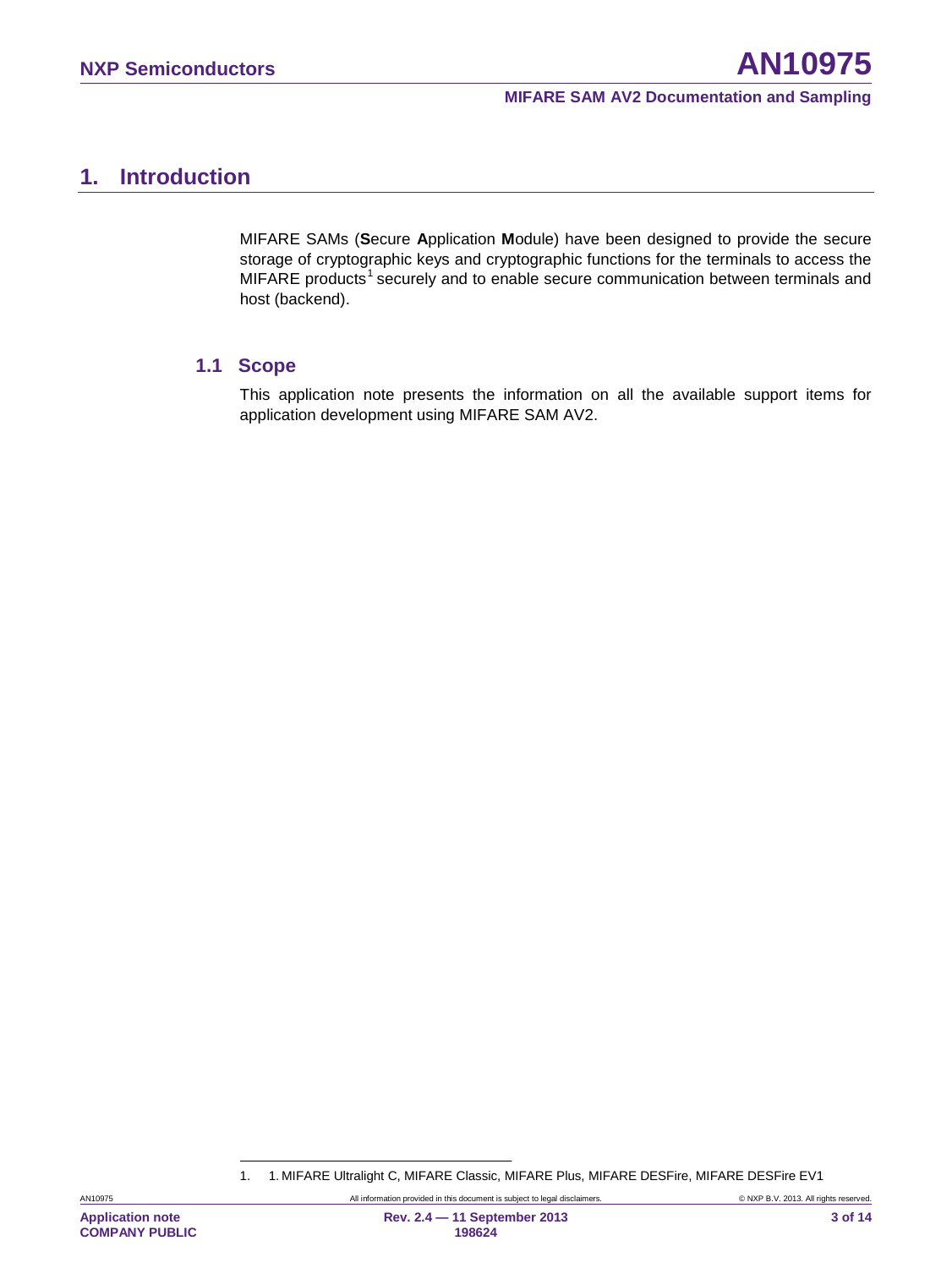## <span id="page-3-0"></span>**1.2 Abbreviations**

These abbreviations are used in all the MIFARE SAM AV2 application notes.

| <b>Abbreviation</b> | <b>Meaning</b>                                      |
|---------------------|-----------------------------------------------------|
| <b>AID</b>          | Application ID                                      |
| APDU                | Application Protocol Data Unit                      |
| <b>API</b>          | Application Programming Interface                   |
| <b>ATR</b>          | Answer To Reset                                     |
| <b>ATS</b>          | Answer To Select                                    |
| C-APDU              | Command APDU                                        |
| <b>CBC</b>          | Cipher-Block Chaining                               |
| <b>CEK</b>          | Change Entry Key                                    |
| CID                 | <b>Card IDentifier</b>                              |
| <b>CLA</b>          | Class byte                                          |
| <b>CMAC</b>         | Cipher based MAC                                    |
| <b>CRC</b>          | <b>Cyclic Redundancy Check</b>                      |
| <b>DES</b>          | Data Encryption Standard                            |
| DF                  | <b>DESFire</b>                                      |
| <b>FID</b>          | File ID                                             |
| <b>FSCI</b>         | Frame Size for proximity Card Integer               |
| <b>GPRS</b>         | <b>General Packet Radio Service</b>                 |
| <b>HSM</b>          | Hardware Security Module                            |
| HVQFN32             | Heatsink Very-thin Quad Flat-pack No-leads (32-pin) |
| <b>INS</b>          | Instruction byte                                    |
| IV                  | Init Vector                                         |
| <b>KST</b>          | Key Storage Table                                   |
| <b>KUC</b>          | Key Usage Counters                                  |
| Lc                  | Length field for coding the Nc field                |
| Le                  | Length filed for coding the Ne field                |
| LFI                 | Last Frame Indicator                                |

#### **Table 1. Abbreviations**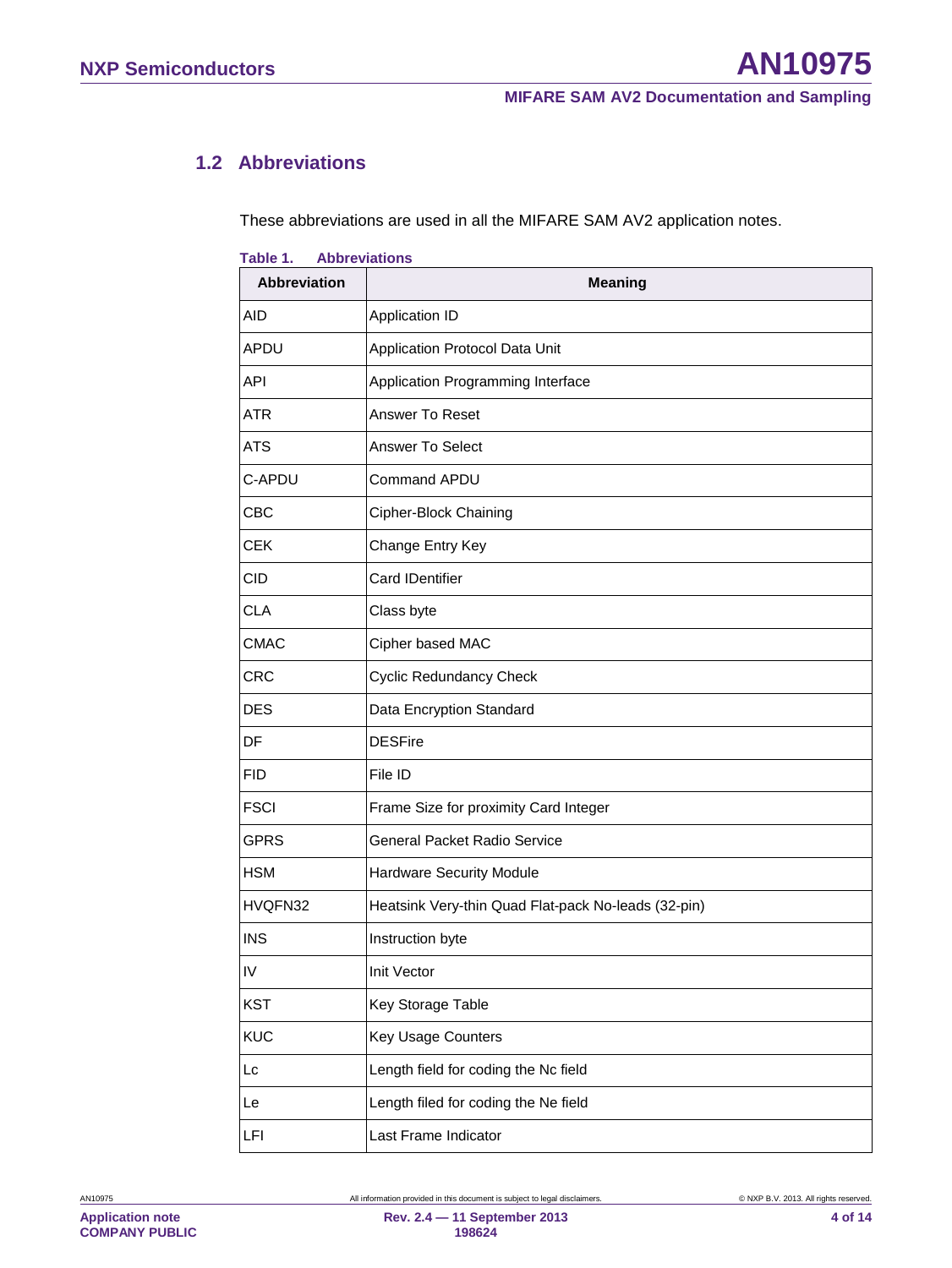# **NXP Semiconductors AN10975**

#### **MIFARE SAM AV2 Documentation and Sampling**

| <b>Abbreviation</b> | <b>Meaning</b>                                                                    |  |
|---------------------|-----------------------------------------------------------------------------------|--|
| <b>LRC</b>          | Longitudinal Redundancy Check                                                     |  |
| LRU                 | <b>Latest Recently Used</b>                                                       |  |
| <b>LSB</b>          | Lowest Significant Byte                                                           |  |
| MAC                 | Message Authentication Code                                                       |  |
| <b>MSB</b>          | Most Significant Byte                                                             |  |
| Nc                  | Number of bytes in the command data field                                         |  |
| Ne.                 | Number of bytes expected in the response data field                               |  |
| P <sub>1</sub>      | Parameter 1                                                                       |  |
| P <sub>2</sub>      | Parameter 2                                                                       |  |
| <b>PCB</b>          | Protocol Control Byte                                                             |  |
| <b>PCD</b>          | Proximity Coupling Device (reader/writer unit)                                    |  |
| <b>PCM</b>          | <b>Product Contact Module</b>                                                     |  |
| PC/SC               | Personal Computer Smart Card                                                      |  |
| <b>PICC</b>         | Proximity Integrated Circuit Card                                                 |  |
| <b>POST</b>         | Point of Service Terminal                                                         |  |
| <b>PPS</b>          | Protocol and Parameter Selection                                                  |  |
| R-APDU              | Response APDU                                                                     |  |
| <b>RATS</b>         | Request for Answer To Select                                                      |  |
| <b>RFU</b>          | Reserved for Future Use                                                           |  |
| <b>SAK</b>          | Select AcKnowledge                                                                |  |
| SAM                 | Secure Application Module                                                         |  |
| <b>SET</b>          | Setting                                                                           |  |
| <b>SIM</b>          | <b>Subscriber Identification Module</b>                                           |  |
| SW                  | Status word                                                                       |  |
| <b>TDEA</b>         | Triple Data Encryption Algorithm                                                  |  |
| <b>UID</b>          | Unique IDentification number                                                      |  |
| X -functions        | The functions offered by SAM in direct connection to RC52X or PN51X using<br>I2C. |  |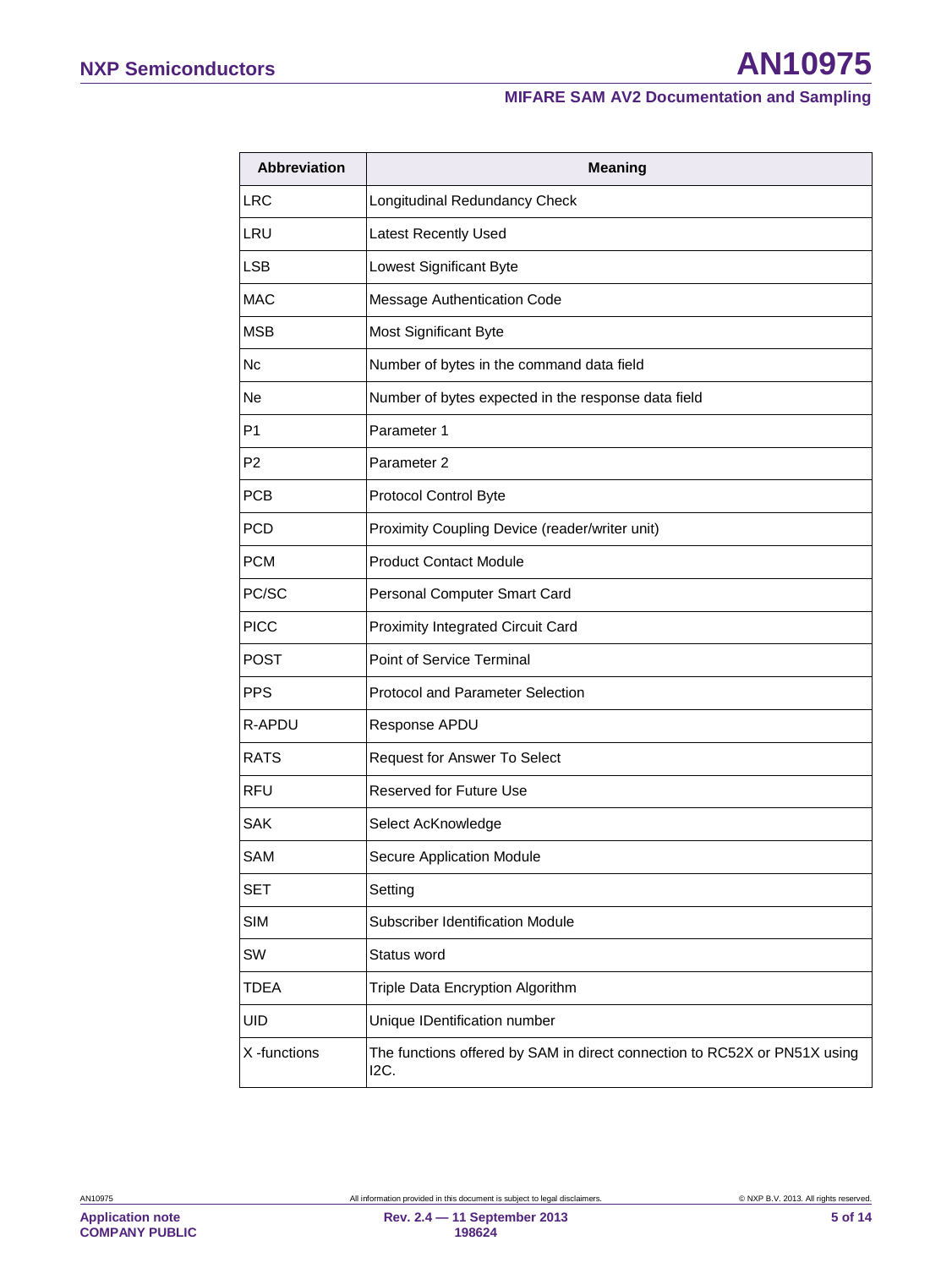# <span id="page-5-0"></span>**2. MIFARE SAM AV2 Start up information**

## <span id="page-5-1"></span>**2.1 Introduction**

**S**ecure **A**pplication **M**odule (SAM) is a semiconductor where the cryptographic keys can be stored and used securely.

SAMs are available from NXP in the following formats:

- Contact-only module (PCM 1.1) as defined in ISO/IEC 7816-2 (figure a).
- HVQFN32.

The samples of SAM are delivered for your evaluation in SIM card format (ID-000) embedded in ID-1 size plastic card (figure b).



The interface of SAM is ISO/IEC 7816-3 contact-only interface. It supports standard communication speed according to ISO/IEC 7816-3, protocol  $T = 1$ , and also very high speed up to **1.5 Mbps**.

Although the SAMs can be seen as a contact smart card from the interface point of view, the SAMs do not allow creating or storing user data/file structure. SAMs offer moreover crypto capabilities as secret keys can be stored in the SAM securely and can be used for cryptographic functions in a secure way.

**Application note COMPANY PUBLIC**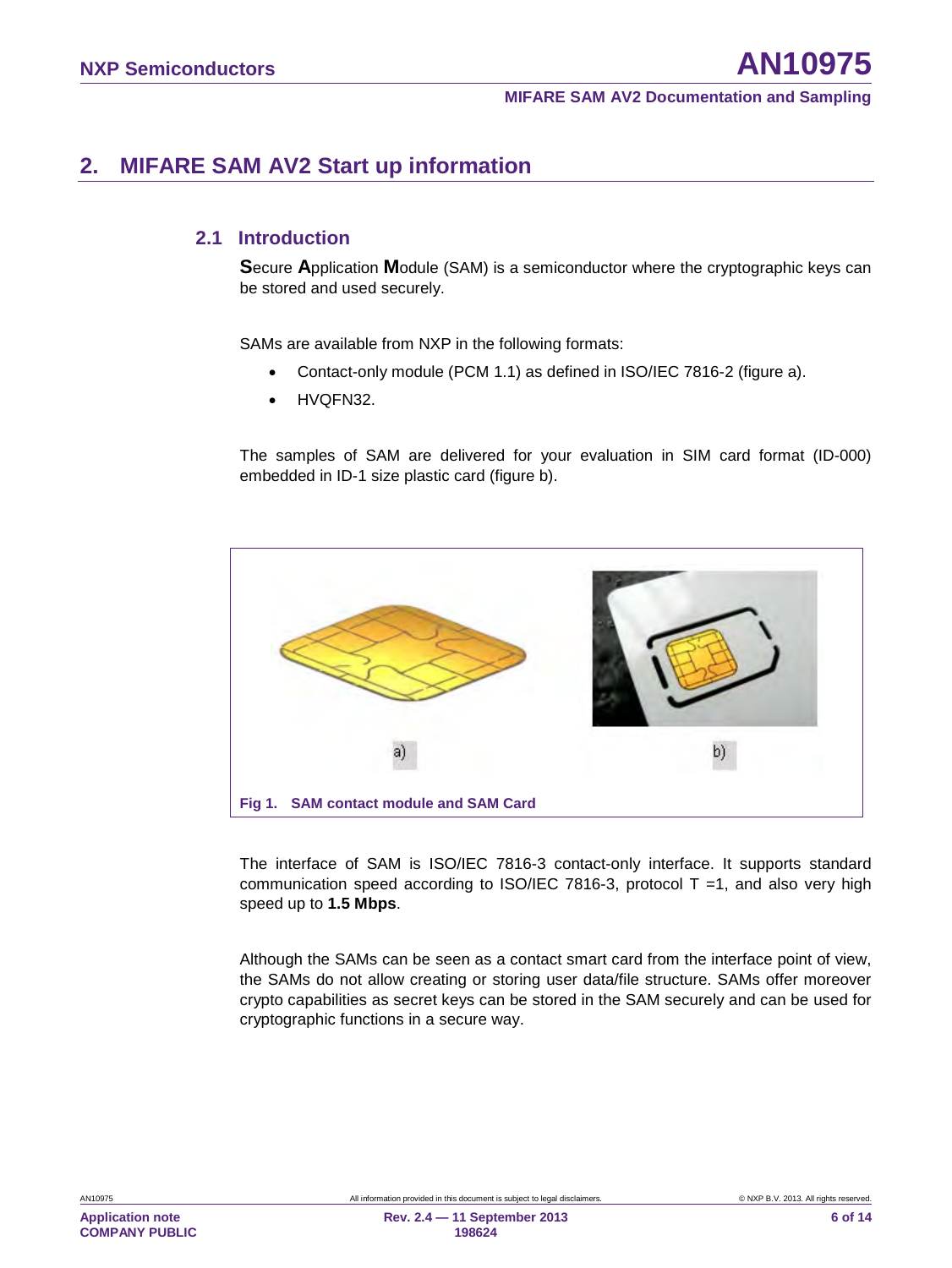## **2.2 Available SAM**

<span id="page-6-0"></span>Currently, NXP's MIFARE SAM portfolio consists of three SAMs. Some of their features and their differences between versions are listed in the following table.

#### **Table 2. Different SAMs**

| <b>Features</b>                            | <b>MIFARE SAM AV1</b><br>(P5DF072EV2/<br>T0PD4090)                                                                                                                              | <b>MIFARE SAM AV2</b><br>(P5DF081)                                                                         |  |  |
|--------------------------------------------|---------------------------------------------------------------------------------------------------------------------------------------------------------------------------------|------------------------------------------------------------------------------------------------------------|--|--|
| Communication<br>Interface                 | ISO/IEC 7816, Class A, B, C. T = 1,<br>up to 1.5 Mbps. $I^2C$ interface to<br>MFRC52X and PN51X.                                                                                | $ISO/IEC 7816$ , T = 1, up to<br>1.5 Mbps. Class A, B. $I^2C$<br>interface to MFRC52X and<br><b>PN51X.</b> |  |  |
| Cryptographic<br><b>Algorithms</b>         | TDEA 112-bit and 168-bit key,<br>TDEA 112-bit and 168-bit key,<br>MIFARE Crypto1. AES-128 and<br>MIFARE Crypto1. AES-128 and<br>AES-192. RSA-up to 2048-bit<br>AES-192.<br>key. |                                                                                                            |  |  |
| <b>Public Key</b><br>Infrastructure (PKI)  |                                                                                                                                                                                 | Yes                                                                                                        |  |  |
| <b>Hash function</b>                       |                                                                                                                                                                                 | Yes, SHA -1, SHA -224 and<br>SHA -256.                                                                     |  |  |
| <b>Supported Product's</b><br>Cryptography | <b>MIFARE Classic, MIFARE</b><br>Ultralight C, MIFARE DESFire,<br>MIFARE DESFire EV1.                                                                                           | <b>MIFARE Classic, MIFARE</b><br>Ultralight C, MIFARE Plus,<br>MIFARE DESFire, MIFARE<br>DESFire EV1.      |  |  |
| <b>Secure host</b><br>communication        |                                                                                                                                                                                 | Yes                                                                                                        |  |  |
| X-functionalities                          | Yes<br>Yes                                                                                                                                                                      |                                                                                                            |  |  |

## <span id="page-6-1"></span>**2.3 MIFARE SAM AV2 Product Modes**

MIFARE SAM AV2 offers two different modes:

- MIFARE SAM AV2 in AV1 mode and
- MIFARE SAM AV2 in AV2 mode.

Some of those features are explained in the following table: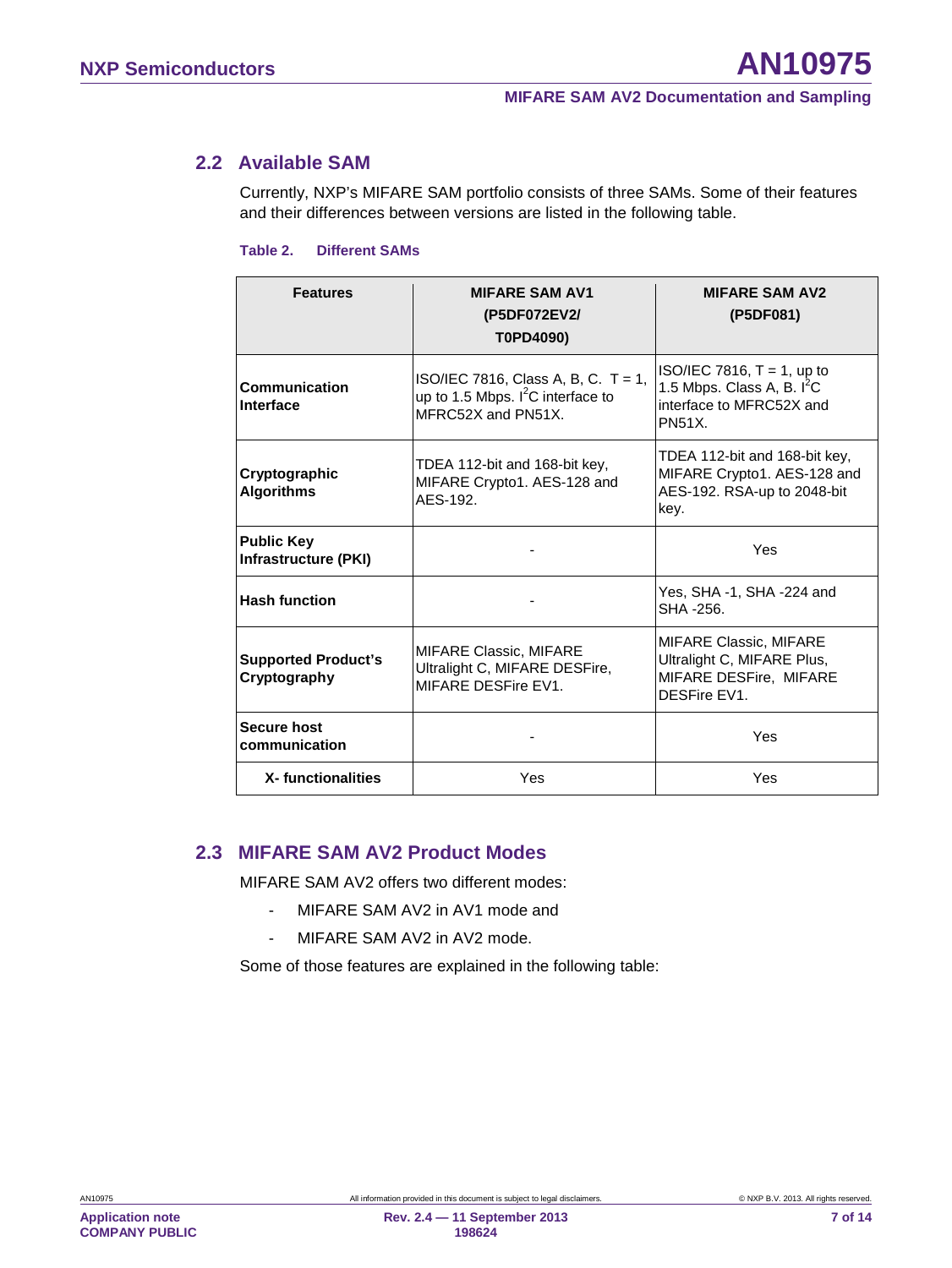| <b>Feature</b>                                                                     | MIFARE SAM AV2 in AV1 mode                                                                         | MIFARE SAM AV2 in AV2 mode                                                                                                                                                                           |
|------------------------------------------------------------------------------------|----------------------------------------------------------------------------------------------------|------------------------------------------------------------------------------------------------------------------------------------------------------------------------------------------------------|
| <b>PKI</b>                                                                         | Not available.                                                                                     | Available.                                                                                                                                                                                           |
| <b>Host Authentication</b>                                                         | Possible with all types of keys<br>(except MIFARE Crypto1 keys), 3-<br>pass mutual authentication. | Allowed only with AES-128 or AES-<br>192 key type, 4-pass mutual<br>authentication.                                                                                                                  |
| <b>Host communication</b>                                                          | Only CMACed in response or plain.                                                                  | Configurable communication, plain,<br>CMACed or encrypted in both<br>directions.                                                                                                                     |
| <b>Secure messaging</b>                                                            | Only CMAC in response, if<br>configured.                                                           | Extended to bi-directional CMAC<br>and encryption mode, together with<br>command counter.                                                                                                            |
| <b>Classification of</b><br>Not available.<br>symmetric Key<br>entries             |                                                                                                    | Host, PICC, Offline change and<br>Offline Crypto key.                                                                                                                                                |
| Secret key and session key can be<br><b>Dumping Key</b><br>dumped in the same way. |                                                                                                    | Secret key and session key are<br>dumped using two different<br>commands and restrictions based<br>on key class type. Possible to<br>restrict the secret key dump while<br>dumping diversified ones. |

#### **Table 3. MIFARE SAM AV2 modes**

#### **AV2 mode is more secure than AV1 mode: it is strongly recommended to use MIFARE SAM AV2 in AV2 mode.**

MIFARE SAM AV2 is delivered from NXP in AV1 mode.

#### **2.3.1 Switching MIFARE SAM AV2 from AV1 to AV2 Mode**

<span id="page-7-0"></span>SAM\_LockUnlock command is used to switch MIFARE SAM AV2 from AV1 mode to AV2 mode. SAM master key entry of type AES can be used for this switching. The commands and sequences of switching a virgin MIFARE SAM AV2 to AV2 mode are explained in [1].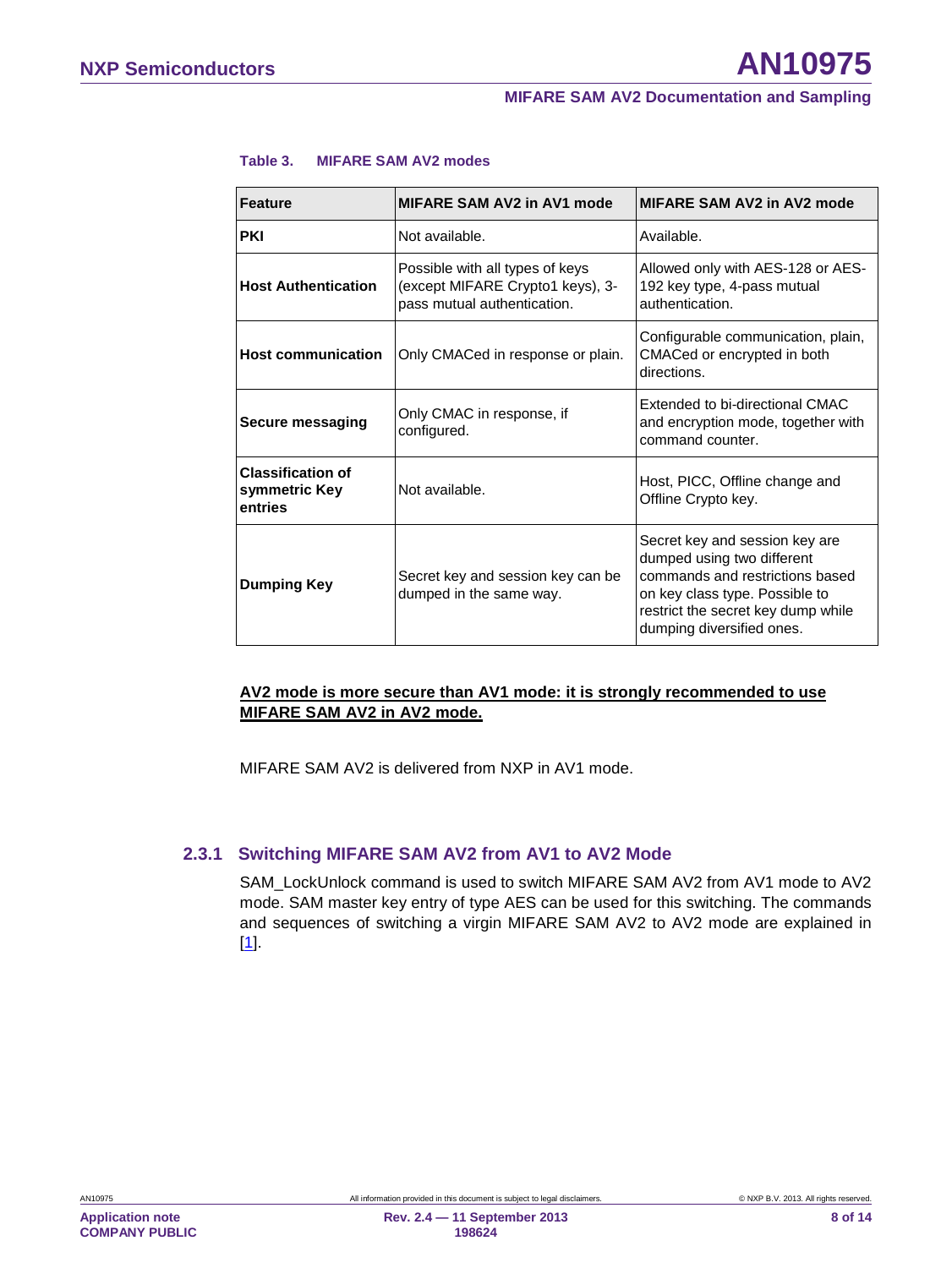## **2.4 SAM Distinction**

<span id="page-8-2"></span>The historical bytes of the SAM ATR tell the type of the product.

| Table 4. |  | <b>Historical bytes of different SAM</b> |  |
|----------|--|------------------------------------------|--|
|----------|--|------------------------------------------|--|

| <b>SAM</b>      | <b>Historical bytes</b>                          | <b>Characters corresponding ASCII</b> |  |
|-----------------|--------------------------------------------------|---------------------------------------|--|
| IMIFARE SAM     | I6D69666172652053414D00000000                    | IMIFARE SAM                           |  |
| IMIFARE SAM AV1 | 144455346697265382053414D2D58                    | DESFire8 SAM-X <sup>2</sup>           |  |
| IMIFARE SAM AV2 | 4D494641524520506C75732053414D MIFARE Plus SAM 3 |                                       |  |

The response of the "Get Version" command gives all the detail information about the SAM, see also [1].

3. 3. Internal project name.

<span id="page-8-1"></span><span id="page-8-0"></span>

<sup>2. 2.</sup> Internal project name.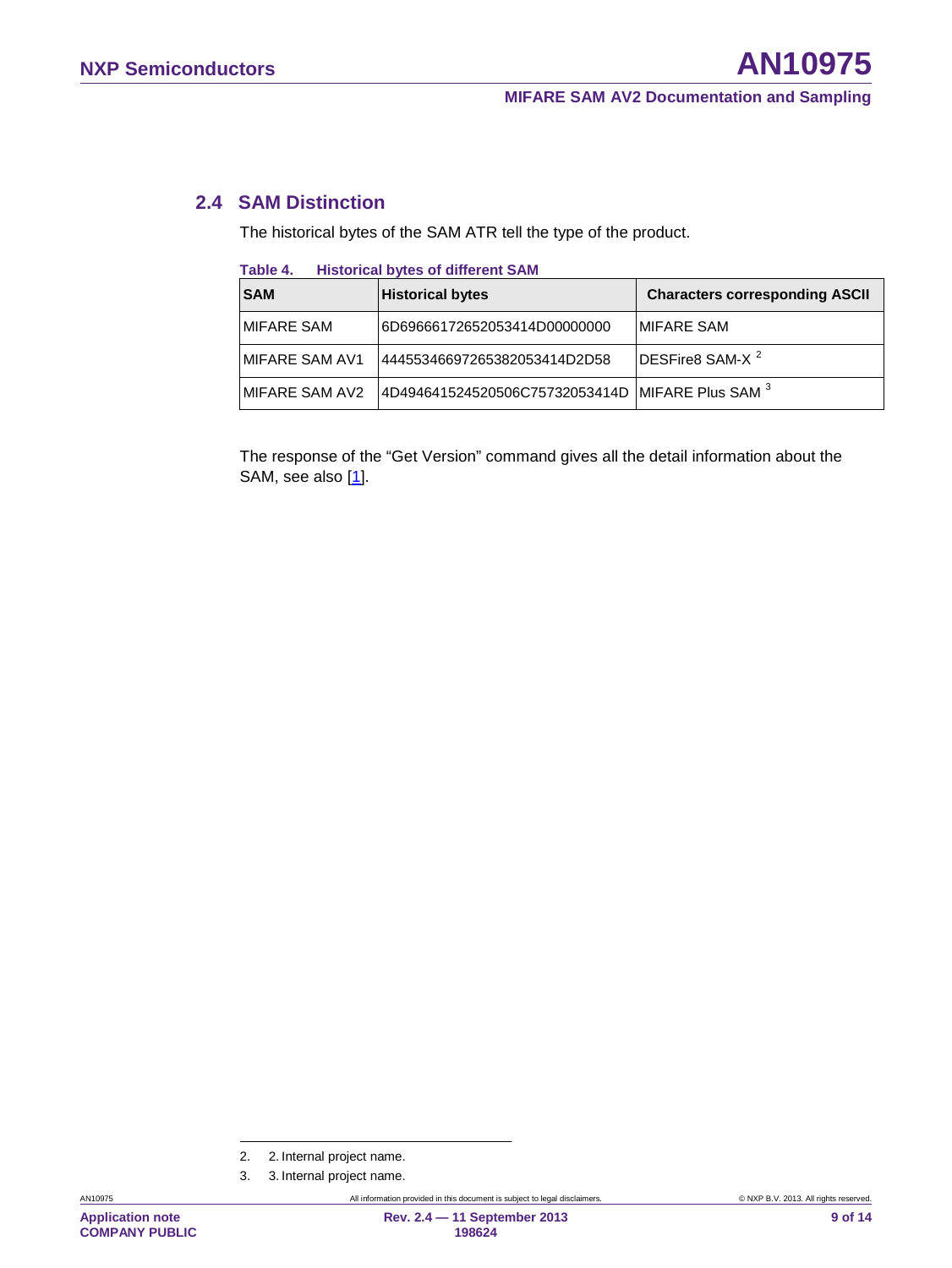## <span id="page-9-0"></span>**2.5 MIFARE SAM AV2 Product Support Package**

There are several HW, SW and documents to support you for your MIFARE SAM AV2 application development, known as Product Support Package (PSP).

| Nr.            | <b>Item Name</b>                                                 | <b>Type</b>       | <b>Short</b><br><b>Description</b>                                    | Ordering<br><b>Information</b>                   |
|----------------|------------------------------------------------------------------|-------------------|-----------------------------------------------------------------------|--------------------------------------------------|
| 1              | <b>MIFARE SAM AV2</b><br><b>Sample</b>                           | <b>Hardware</b>   | ID-000 size<br>embedded in ID-1<br>plastic card                       | Can be requested<br>through NXP local<br>contact |
| $\overline{2}$ | <b>Reference Hardware</b><br>(DIK)                               | <b>Hardware</b>   | HW, SW and<br>documents                                               | Can be requested<br>through NXP local<br>contact |
| 3              | Reference boards                                                 | <b>Hardware</b>   | <b>Boards with</b><br><b>RC523, for</b><br>evaluation X mode          | Can be requested<br>through NXP local<br>contact |
| 4              | <b>Product specification</b><br><b>MIFARE SAM AV2</b>            | <b>Document</b>   | <b>MIFARE SAM AV2</b><br>Datasheet.                                   | Document nr.<br>$1645xx^4$ .                     |
| 5              | <b>MIFARE SAM AV2</b><br><b>System Guidance</b><br><b>Manual</b> | <b>Document</b>   | <b>Guidance for</b><br>secure MIFARE<br>SAM AV2 usage.                | Document nr.<br>1869xx.                          |
| 6              | <b>Application notes</b>                                         | <b>Document</b>   | <b>Features and hints</b><br>application notes                        | Document nr. 1821xx<br>$-1830xx$                 |
| $\overline{7}$ | <b>MIFARE Reader</b><br>Library                                  | Lib               | A C library/API,<br>with source code<br>in ANSI C                     | Document nr. 1717xx                              |
| 8              | <b>MIFARE discover</b>                                           | <b>Executable</b> | A SW tool to<br>evaluate MIFARE<br><b>SAM AV2</b>                     | Document nr.<br>1866xx                           |
| 9              | <b>MIFARE discover</b><br>user Manual                            | <b>Document</b>   | Describing the<br>usages of MIFARE<br>discover                        | Document nr.<br>1867xx                           |
| 10             | <b>Standard Customer</b><br>training                             | <b>Training</b>   | A full day training<br>and hands-on<br>workshop for the<br>developers | Can be requested<br>through NXP local<br>contact |

<span id="page-9-1"></span>**Fig 2. MIFARE SAM AV2 Product Support Package**

Documents, Libraries and Executables are strictly confidential, therefore valid NDA is needed prior to request.

One needs to register at [https://www.docstore.nxp.com.](https://www.docstore.nxp.com/) Please use latest Internet Explorer or browser. After valid registration and NDA, please request access to Reader ICs and it is possible to download them from this website.

<span id="page-9-2"></span>4. 4. xx stands for the version number, e.g. 165410 is version 1.0 of document 1654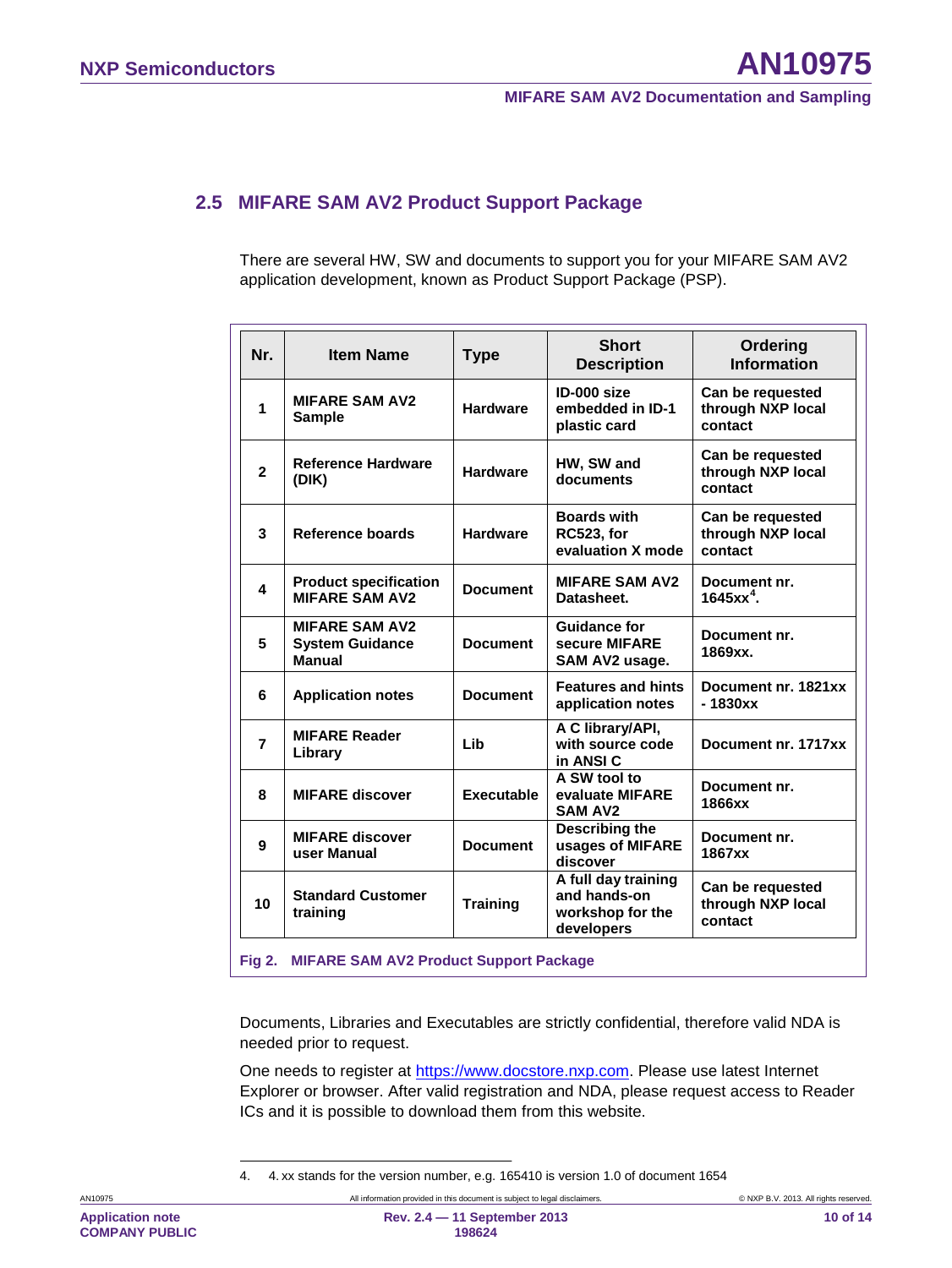### <span id="page-10-0"></span>**2.6 MIFARE SAM AV2 samples**

For direct customers from NXP, samples can be requested from the local NXP representative over our secure esample desk in Hamburg:

| ID             | <b>Name</b>             | <b>Delivery Type</b> |
|----------------|-------------------------|----------------------|
| 9352 931 23118 | P5DF081X0/T1AD2060      | <b>PCM</b>           |
| 9352 931 21118 | P5DF081HN/T1AD2060      | HVQFN32              |
| 8222 640 90547 | P5DF081X0/T1AD2060 CARD | <b>White Card</b>    |
| 9352 968 33151 | P5DF081HN/T1AR1070      | HVQFN32              |
| 9352 968 41118 | P5DF081X0/T1AR1070      | <b>PCM</b>           |
| 8222 640 90787 | P5DF081X0/T1AR1070 CARD | White card           |

Advanide, a preferred Channel partner of the NXP Identification, can support this product commercially and technically for customers which do not buy direct from NXP.

#### **2.6.1 MIFARE SAM AV2 Application notes**

<span id="page-10-3"></span>Application notes have been published to explain the features of SAMs together with implementation hints and examples. There is a set of application notes for MIFARE SAM AV2, listed in the following table, each of them are describing specific features.

(Contact your NXP support engineer regarding the availability of the application notes).

#### **Table 5. MIFARE SAM AV2 Application notes**

| <b>Application note</b>                         | <b>Document</b><br><b>Inumber</b> | <b>Addressed features</b>                                                                                                              |
|-------------------------------------------------|-----------------------------------|----------------------------------------------------------------------------------------------------------------------------------------|
| MIFARE SAM AV2 -<br>Quick Start up Guide.       | 1821xx                            | Introduction, detection of SAM type, starting with a<br>PC/SC reader.                                                                  |
| MIFARE SAM AV2 -<br>Interface and architecture. | 1822xx                            | Communication interfaces, logical channels,<br>functional types <sup>5</sup> , architectures, product modes <sup>6</sup> ,<br>storage. |
| MIFARE SAM AV2 -<br>Key Management and          | 1823xx                            | Key management and personalization of MIFARE<br>SAM AV <sub>2</sub>                                                                    |

5. 5. MIFARE SAM AV2 has two types of functionalities: non-X and X functions.

<span id="page-10-2"></span><span id="page-10-1"></span>6. 6. MIFARE SAM AV2 offers two modes: MIFARE SAM AV2 in AV1 mode and MIFARE SAM AV2 in AV2 mode.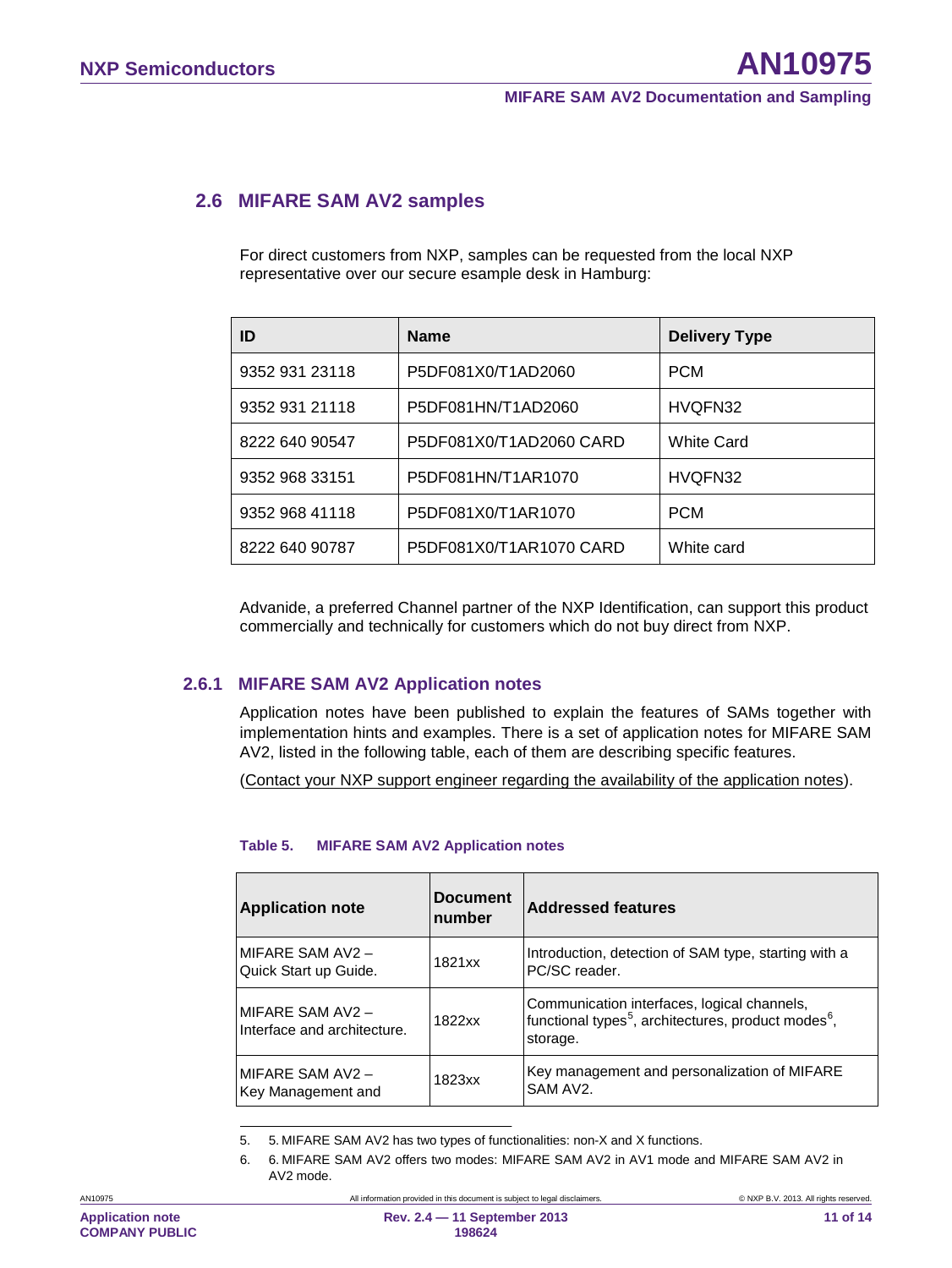| <b>Application note</b>                             | <b>Document</b><br>number | <b>Addressed features</b>                                                            |
|-----------------------------------------------------|---------------------------|--------------------------------------------------------------------------------------|
| Personalization.                                    |                           |                                                                                      |
| Symmetric Key<br>Diversification                    | 1653xx                    | The CMAC based key diversification algorithm<br>supported by MIFARE SAM AV2.         |
| MIFARE SAM AV2 -<br>Host Communication.             | 1824xx                    | Secure communication between host and MIFARE<br>SAM AV <sub>2</sub>                  |
| MIFARE SAM AV2 -<br>For MIFARE Plus.                | 1825xx                    | Standard functionalities for MIFARE Plus.                                            |
| MIFARE SAM AV2 -<br>For MIFARE DESFire EV1.         | 1826xx                    | Standard functionalities for MIFARE DESFire EV1.                                     |
| MIFARE SAM AV2 -<br>For MIFARE Ultralight C.        | 1827xx                    | Standard functionalities for MIFARE Ultralight C.                                    |
| MIFARE SAM AV2 -<br>For MIFARE Classic.             | 1828xx                    | Standard functionalities for MIFARE Classic 1KB and<br>MIFARE Classic 4KB.           |
| MIFARE SAM AV2 -<br>X functionalities.              | 1829xx                    | X functionalities.                                                                   |
| MIFARE SAM AV2-<br>General purpose<br>cryptography. | 1830xx                    | How to use MIFARE SAM AV2 for general purpose<br>standard cryptographic calculation. |

**These application notes are the supplementary documents to the MIFARE SAM AV2 product functional specification [1], read functional specification before using application notes.** 

# <span id="page-11-0"></span>**3. References**

- [1] P5DF081 MIFARE SAM AV2 functional specification, document number 1645xx.
- [2] MIFARE discover user manual, document number 1867xx.
- [3] MIFARE SAM AV2 System Guidance Manual, document number 1869xx.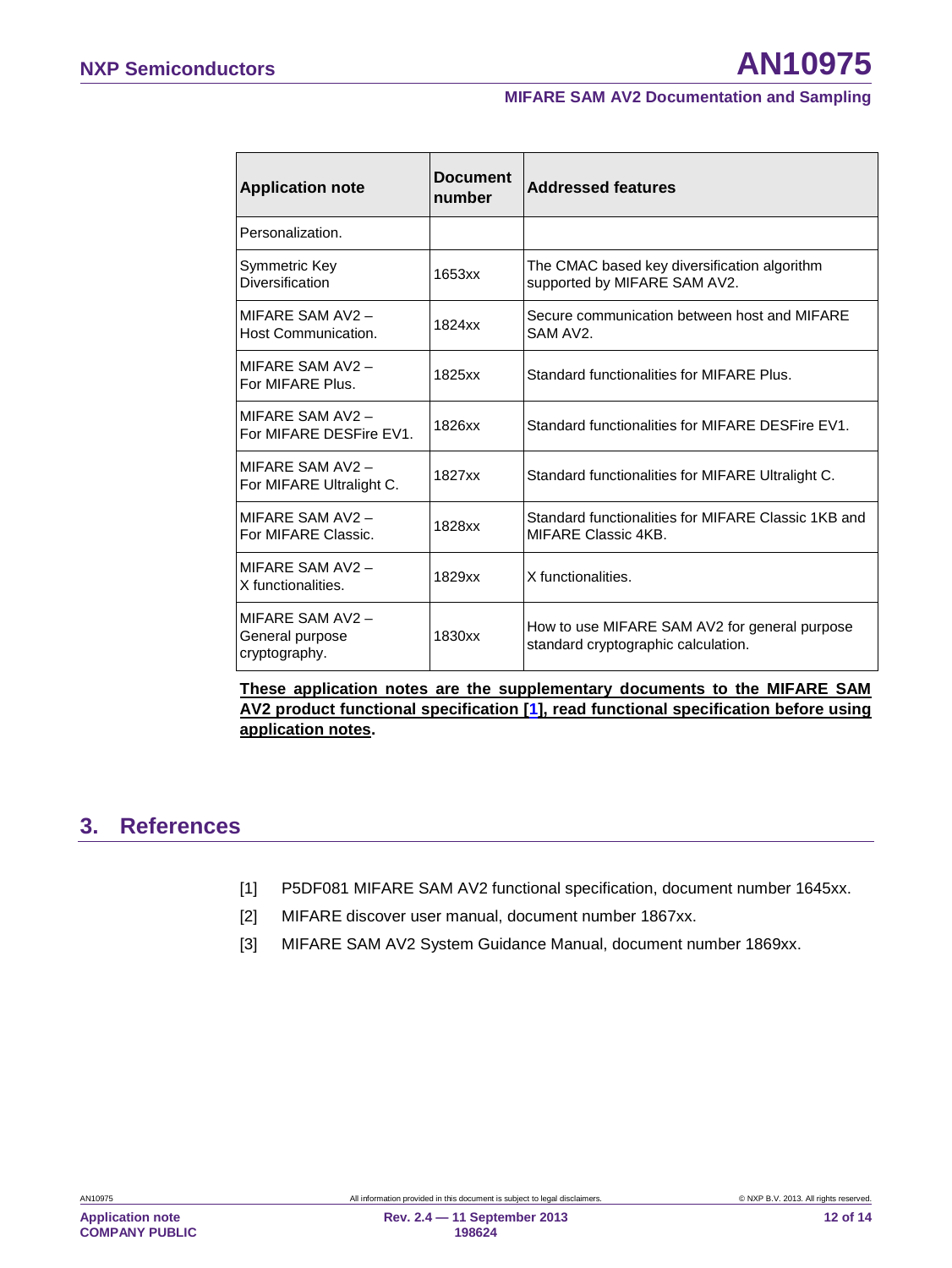# <span id="page-12-0"></span>**4. Legal information**

#### <span id="page-12-1"></span>**4.1 Definitions**

**Draft —** The document is a draft version only. The content is still under internal review and subject to formal approval, which may result in modifications or additions. NXP Semiconductors does not give any representations or warranties as to the accuracy or completeness of information included herein and shall have no liability for the consequences of use of such information.

# <span id="page-12-2"></span>**4.2 Disclaimers**

**Limited warranty and liability —** Information in this document is believed to be accurate and reliable. However, NXP Semiconductors does not give any representations or warranties, expressed or implied, as to the accuracy or completeness of such information and shall have no liability for the consequences of use of such information.

In no event shall NXP Semiconductors be liable for any indirect, incidental, punitive, special or consequential damages (including - without limitation lost profits, lost savings, business interruption, costs related to the removal or replacement of any products or rework charges) whether or not such damages are based on tort (including negligence), warranty, breach of contract or any other legal theory.

Notwithstanding any damages that customer might incur for any reason whatsoever, NXP Semiconductors' aggregate and cumulative liability towards customer for the products described herein shall be limited in accordance with the Terms and conditions of commercial sale of NXP Semiconductors.

**Right to make changes —** NXP Semiconductors reserves the right to make changes to information published in this document, including without limitation specifications and product descriptions, at any time and without notice. This document supersedes and replaces all information supplied prior to the publication hereof.

**Suitability for use —** NXP Semiconductors products are not designed, authorized or warranted to be suitable for use in life support, life-critical or safety-critical systems or equipment, nor in applications where failure or malfunction of an NXP Semiconductors product can reasonably be expected to result in personal injury, death or severe property or environmental damage. NXP Semiconductors accepts no liability for inclusion and/or use of NXP Semiconductors products in such equipment or applications and therefore such inclusion and/or use is at the customer's own risk.

**Applications —** Applications that are described herein for any of these products are for illustrative purposes only. NXP Semiconductors makes no representation or warranty that such applications will be suitable for the specified use without further testing or modification.

Customers are responsible for the design and operation of their applications and products using NXP Semiconductors products, and NXP Semiconductors accepts no liability for any assistance with applications or customer product design. It is customer's sole responsibility to determine whether the NXP Semiconductors product is suitable and fit for the customer's applications and products planned, as well as for the planned application and use of customer's third party customer(s). Customers should provide appropriate design and operating safeguards to minimize the risks associated with their applications and products.

NXP Semiconductors does not accept any liability related to any default, damage, costs or problem which is based on any weakness or default in the customer's applications or products, or the application or use by customer's third party customer(s). Customer is responsible for doing all necessary testing for the customer's applications and products using NXP Semiconductors products in order to avoid a default of the applications and the products or of the application or use by customer's third party customer(s). NXP does not accept any liability in this respect.

**Export control —** This document as well as the item(s) described herein may be subject to export control regulations. Export might require a prior authorization from competent authorities.

**Evaluation products —** This product is provided on an "as is" and "with all faults" basis for evaluation purposes only. NXP Semiconductors, its affiliates and their suppliers expressly disclaim all warranties, whether express, implied or statutory, including but not limited to the implied warranties of noninfringement, merchantability and fitness for a particular purpose. The entire risk as to the quality, or arising out of the use or performance, of this product remains with customer.

In no event shall NXP Semiconductors, its affiliates or their suppliers be liable to customer for any special, indirect, consequential, punitive or incidental damages (including without limitation damages for loss of business, business interruption, loss of use, loss of data or information, and the like) arising out the use of or inability to use the product, whether or not based on tort (including negligence), strict liability, breach of contract, breach of warranty or any other theory, even if advised of the possibility of such damages.

Notwithstanding any damages that customer might incur for any reason whatsoever (including without limitation, all damages referenced above and all direct or general damages), the entire liability of NXP Semiconductors, its affiliates and their suppliers and customer's exclusive remedy for all of the foregoing shall be limited to actual damages incurred by customer based on reasonable reliance up to the greater of the amount actually paid by customer for the product or five dollars (US\$5.00). The foregoing limitations, exclusions and disclaimers shall apply to the maximum extent permitted by applicable law, even if any remedy fails of its essential purpose.

# <span id="page-12-3"></span>**4.3 Trademarks**

Notice: All referenced brands, product names, service names and trademarks are property of their respective owners.

**MIFARE —** is a trademark of NXP B.V.

**MIFARE Plus —** is a trademark of NXP B.V.

**MIFARE Ultralight —** is a trademark of NXP B.V.

**DESFire —** is a trademark of NXP B.V.

**Application note COMPANY PUBLIC**